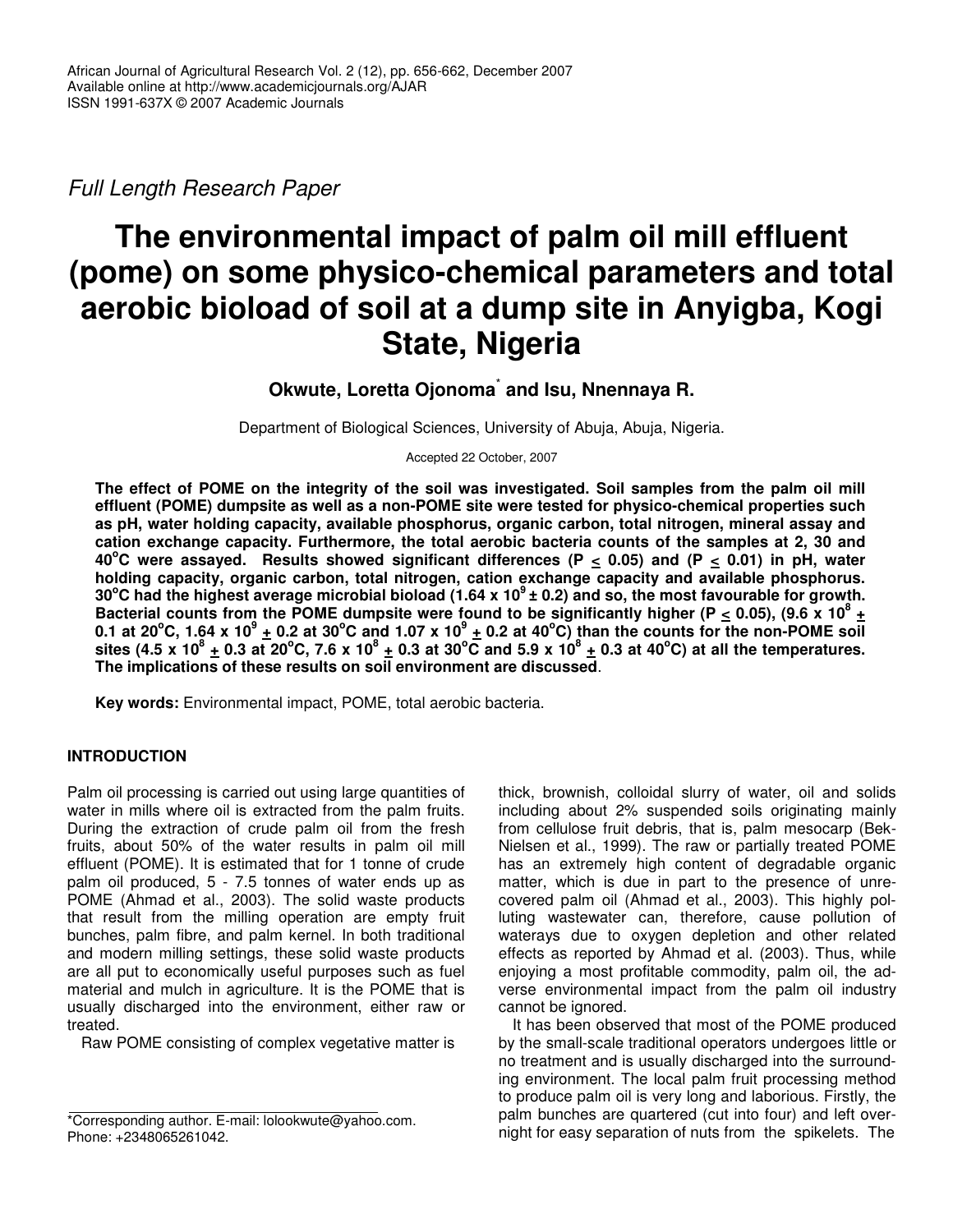The fruits are boiled for  $1-1\frac{1}{2}$  h, pounded in a mortar or macerated with feet in a canoe-like container, water is added and it is well mixed up. All nuts are then carefully removed by hand. The fibres are well shaken over in the sludge, until oily foam comes up to the surface of the sludge. The foam is collected in a container until the operation is completed when there is no more foam formation. This foam is later boiled for about 30 to 40 min. The clean edible oil then collects on the surface leaving the sludge at the bottom. Sometimes the oil in the sludge pit is recovered and mixed with fibre to make a fire starting cake called flint. At other times, the sludge is poured onto the surrounding bushes and soil together with the liquid waste known as palm oil mill effluent (POME).

Large and medium scale mills produce copious volumes of liquid waste (POME) from the processing lines, (sterilizers, clarifying centrifuges and hydro cyclones) when POME is produced on a large and commercial level. However effective the system of oil recaptured from the sludge may be; the POME discharged from an oil mill is objectionable and could pollute streams, rivers or surrounding land (Hartley, 1988). While mills were comparatively few and mostly beside large fast flowing rivers, the problem was not a serious one but the situation in many countries including Nigeria is quite different with much attention being recently given to the subject of effective disposal and protection of the environment. Apart from the sludge water itself which amounts to about 300 kg/tonne of bunches milled (or about 1.5 tonne/ tonne of palm oil), there are also about 175 kg of sterilizer condensate and between 40 and 140 kg of POME from the hydrocyclone or clay bath separators / tonne of bunches (Hartley, 1988). The total amounts of POME is therefore more than a tonne / tonne bunches or 2.5 tonne of oil produced. In milling 20 tonnes of bunches / hour, more than 200 tonnes of POME may be discharged over 24 h and this may contain up to I tonne of oil and 9 tonnes of dissolved or suspended solids (Hartley, 1988).

Malaysia is the largest producer and exporter of palm oil in the world (Ahmad et al., 2003). In Malaysia, the palm oil industry contributes 83% of the single largest polluter, the situation is probably similar in other palm oil producing countries (Kwon et al., 1989), and so raises the need to look at the effect of raw POME on the environment in Nigeria. The constituents of raw POME have been reported to be a colloidal suspension of 95 - 96% water, 0.6 - 0.7% oil and 4 - 5% total solids including 2 - 4% suspended solids (Ahmad et al., 2003). The raw POME has an extremely high content of degradable organic matter, which is due in part to the presence of unrecovered palm oil, thus, POME should be treated before discharge to avoid serious environmental pollution. Raw POME has Biological Oxygen Demand (BOD) values averaging around 25,000 mg/litre, making it about 100 times more polluting than domestic sewage Mahe-

swaran and Singam, 1977). In terms of its population equivalent, the BOD generated by the palm oil industry in Malaysia in 1998 is equivalent to that generated by 38 million people (Bek-Nielsen et al., 1999). Prior to 1978, the oxygen depleting raw POME was freely discharged into public waterways adversely affecting aquatic life and water quality (Bek-Nielsen et al., 1999). To mitigate the problem, the Malaysian government promulgated the Environ-ental Quality (Prescribed Premises) (Crude Palm Oil) Regulations 1997 (Amendment of 1982), (Department of Environment, Malaysia, 1999), which requires mills to treat their effluent to a BOD of 100 mg/litre or lower before water course discharge and below 5,000 mg/litre for land application.

In Malaysia, the enforcement of strict laws promulgated under the Environmental Quality Act has led to the development of several innovative technologies for the utilization of POME. Many methods of attaining the required standards and utilizing the effluent to advantage, have been tried by many researchers including Davis (1978), Chan et al. (1980), Dolmat et al. (1987), Bek-Nielsen et al. (1999) and more recently, Ahmad et al. (2003). These methods include tank digestion and mechanical aeration, tank digestion and facultative ponds, the decanter-drier system, aerobic and facultative ponds and distillation ponds.

In Nigeria, palm oil effluent is discharged into the environment in its raw form especially by small-scale ope-ators. This study is based on the palm oil producing town of Anyigba, which is a central lgala town in the eastern flank of Kogi State in central Nigeria. The abundance of palm trees in the area makes the large production of palm oil and Igala's most important crop a natural source of livelihood for most families (Agi, 1980). The bulk of the exports of palm produce in Igalaland comes from individual homesteads scattered throughout the area and the industry is a true example of a cottage system. The production line is basically traditional involving rudimentary equipment and the division of labour and tasks closely integrated with the domestic routine of a basically agricultural economy. While the men mainly help with the harvesting of the palm fruit from the trees, the women fully take care of the processing of the fruits, oils and sales. Very few people possess and can afford the hydraulic hand press and so most times, the processing method is local and traditional which is handed down from generation to generation. Generally, homesteads in Anyigba are dotted with processing sites and facilities all the year through.

According to the Produce Department of the Ministry of Agriculture, Kogi State, approximately 3,600 metric tonnes of palm oil is produced in the state on a yearly basis (Lawal, 2004). This is apart from those smuggled away, consumed locally and not recorded. The above figure is based upon what is brought to the market for sale so the actual amount may be much more than that. Unfortunately, there seems to be a dearth of literature on the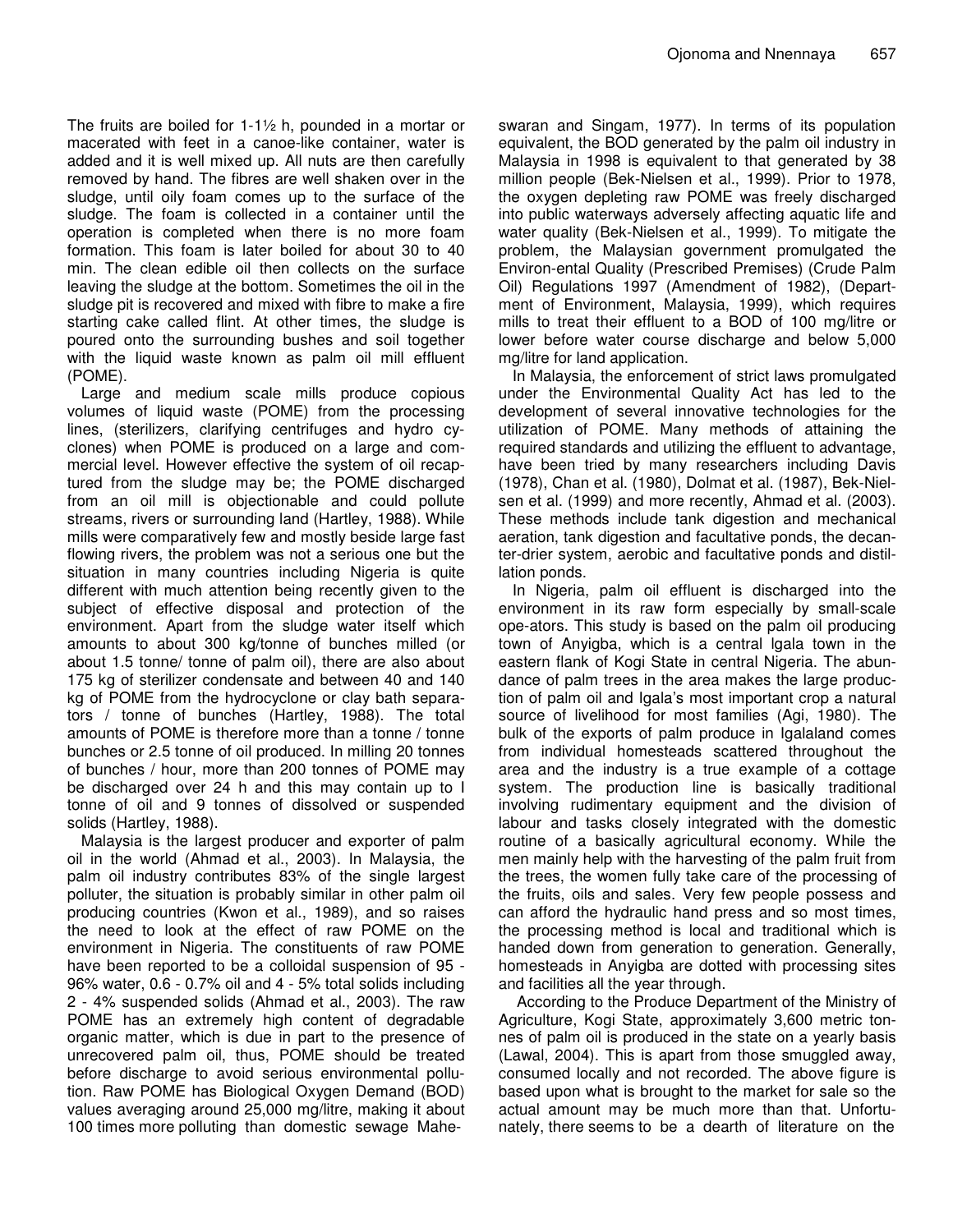the effects of POME on the environment in Nigeria. This paper therefore, aims at studying the general impact of POME in the effluent dumpsite on some physico-chemical properties, pH, soil texture, water holding capacity, organic carbon, total nitrogen, e.t.c. of the soil.

#### **MATERIALS AND METHODS**

#### **MATERIALS**

**Chemicals and reagents:** All reagents used in the different analyses were of analytical grade from BDH Chemicals and were used without further purification.

#### **Media and sterilization**

All glassware and media used were sterilized by autoclaving at 121<sup>°</sup>C for 15 min at 15 pounds pressure and air-drying in the hot air oven at 160°C for 2 h.

#### **Sampling**

First, a visual inspection of the sampling sites was conducted and the differences between the sites in terms of vegetation, presence of constitution, soil colour, odour, e.t.c. were observed and noted. Sampling was done four times from four sites i.e. a site about 10 yards before the effluent dumpsite (A), the effluent dumpsite (B), a site about 10 yards after the dumpsite (C) and a non-effluent site (D), about 10 yards away from site C which had no effluent dumped on it at all and so, served as control according to the method described by Wollum (1982). The samples were air-dried or ovendried (as required by the test), crushed to finer particles and sieved using a 2mm sieve and then stored in fresh clean polyethylene bags in the refrigerator at 2°C between 7-14 days so as to maintain the stability of samples without significant alteration in their biological properties (Clark, 1965). Sampling was repeated after 14 days.

#### **Particle size and textural class**

In carrying out this test, the hydrometer method described by Bouyoucous (1951) and Agbenin (1995) was used. The procedure was the same for all the soil samples. After the values for silt and clay were determined, the value of sand was obtained by subtracting the values of silt and clay from 100.

#### **Soil pH**

Soil pH was measured out by the potentiometric method as described by Brady and Weil (1990). A glass electrode Testronic digital pH meter (Model 511) was used for the measurement.

#### **Water holding capacity**

Water holding capacity was carried out by the Core method described by Agbenin, (1995).

#### **Organic carbon**

Organic Carbon measurement was carried out by the method of Kalembasa and Jenkinson (1973)

#### **Total nitrogen**

Total Nitrogen assay was carried out by the Kjeldahl method as described by Bremner and Mulvaney (1982).

#### **Available phosphorus**

Available phosphorus was determined by the method described by I.I.T.A. (1979) and Olsen and Sommers (1982).

#### **Exchangeable cations**

This was determined according to the method described by I.I.T.A. (1979) and Agbenin (1995). A flame photometer (FP 640) was used in the determination.

#### **Cation exchange capacity**

This was determined by the summation of the cubic centimetre (cm<sup>3</sup>) values of the exchangeable cations of each sample determined above.

#### **Total aerobic bacterial population count**

This was carried out by the method of Wollum (1982) and involved the use of nutrient agar (International Diagnostic Group) modified with 0.05g/litre of *Nystatin* incorporation to prevent the growth of fungi. Plating was done in triplicates for each dilution by the spread plate technique. Inoculated plates were inverted and incubated at 3 different temperatures, 20, 30 and 40°C for a maximum of 72 h.

#### **Statistical analysis**

Data generated from the study were analyzed using the parametric test of analysis of variance (ANOVA), at P  $\leq$  0.05 and P  $\leq$  0.01 confidence limits for all the sample sites and parameters and particularly for the POME and non-POME sites.

## **RESULTS**

Table 1 shows the different visual characteristics of the 4 soil samples.

The Table 2 shows the textural class of each soil sample, which indicates the percentage of sand, silt and clay.

The results of the tests for the effect of POME on the physico-chemical properties of all the soil sites assessed are presented on Table 3.

Table 4 shows the counts of total aerobic bacteria in the 4 soil samples at 3 different temperatures.

## **DISCUSSION**

The first impression that could be got from the POME soil environment was that of barrenness and a wasted land. POME was also said not to respond to ordinary treatment as in the case of municipal or domestic effluents because of the high density of suspended solids (Thilaimuthu, 1976). It was observed that within a few days after a POME application by sprinklers, soft weeds on the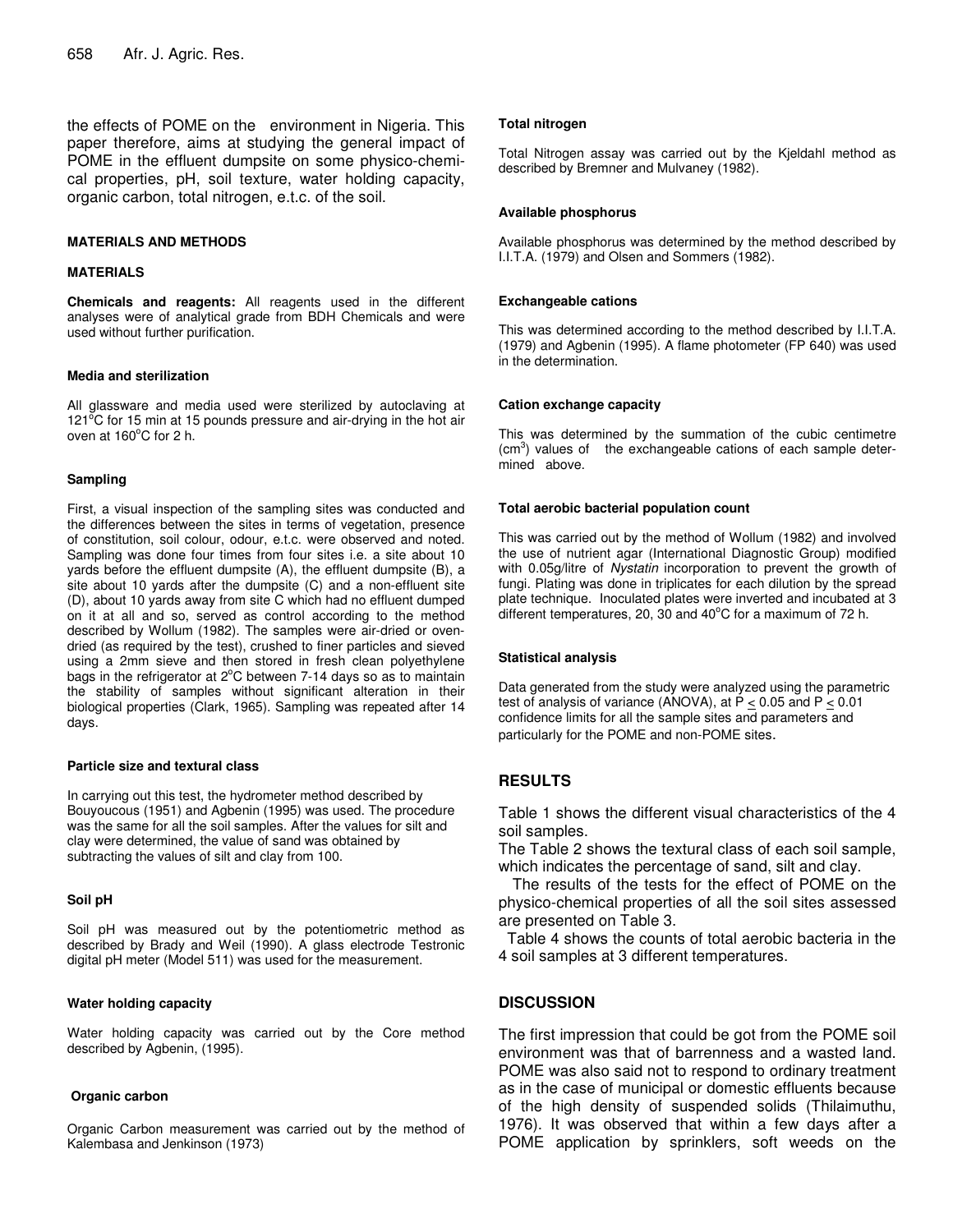**Table 1.** Visual characteristics of the soil samples.

| <b>Characteristics</b> | Site A         | <b>Site B</b>              | Site C            | Site D           |
|------------------------|----------------|----------------------------|-------------------|------------------|
| Vegetation             | Little         | Bare without vegetation    | Little vegetation | Grown with weeds |
| Colour                 | vegetation     | Black with humus           | Dark brown        | Brown and Sandy  |
| Moisture               | <b>Brown</b>   | Damp                       | Little moisture   | Dry              |
| Odour                  | Drv            | Odorous                    | Slight odour      | Free of odour    |
| Constitution           | Free of odour  | Debris from oil processing | Presence of some  | Free of debris   |
|                        | Free of debris |                            | debris            |                  |

Site  $A = 10$  yards before POME site  $(B)$ 

Site  $B = POME$  dump site

Site  $C = 10$  yards after POME site

Site  $D = 10$  yards after C (non-POME)

**Table 2.** Particle size analysis/textural class

| Sample description | $%$ silt | $%$ sand | $%$ clay | <b>Textural class</b> |
|--------------------|----------|----------|----------|-----------------------|
| SITE A             | 30.00    | 40.60    | 29.40    | SCL                   |
| SITE B             | 22.00    | 50.40    | 27.60    | SCL                   |
| SITE C             | 12.60    | 60.00    | 27.00    | SL                    |
| SITF D             | 6.00     | 66.40    | 27.60    | SL                    |

SCL - Sandy Clay Loam

SL - Sandy Loam

**Table 3.** Physico–chemical parameters of the soil samples.

| <b>Parameters</b>                        | <b>Sampling sites</b> |                |                |                     |
|------------------------------------------|-----------------------|----------------|----------------|---------------------|
|                                          | A                     | в              | С              | D                   |
| Soil pH                                  | $3.29 + 0.01$         | $6.59 + 0.01$  | $5.60+0.01$    | $3.57+0.01$         |
| (WHC)<br>% Water Holding Capacity        | $20.40 + 0.01$        | $37.29 + 0.01$ | 29.50+0.01     | $22.33 + 0.01$      |
| %Organic Carbon                          | $2.10+0.01$           | $3.39 + 0.01$  | $3.00 + 0.01$  | $2.31 + 0.01$       |
| %Total Nitrogen                          | 13.10 <u>+</u> 0.01   | $13.53 + 0.01$ | $13.38 + 0.01$ | 13.19 <u>+</u> 0.01 |
| Available Phosphorus (ppm)               | $20.50 + 0.01$        | $26.30 + 0.01$ | $23.50 + 0.01$ | $21.0 + 0.01$       |
| Exchangeable Cations (cm <sup>3</sup> )  |                       |                |                |                     |
| a) Potassium                             | 5.50                  | 11.02          | 8.40           | 4.90                |
| b) Sodium                                | 1.00                  | 1.40           | 1.20           | 0.90                |
| c) Calcium                               | 8.50                  | 10.00          | 8.00           | 7.00                |
| d) Magnesium                             | 8.89                  | 9.00           | 9.00           | 9.00                |
| <b>Cation Exchange Capacity</b><br>'CEC) | 22.40                 | 31.42          | 26.80          | 21.80               |

A = before POME site

B = effluent site

 $C =$  after effluent site

 $D = non-eff$ luent site

Values are means of quaduplet results  $\pm$  standard error.

\* - shows significant difference at 99% confidence limit (P*<* 0.01).

\*\* - shows significant difference at 95% confidence limit  $(\overline{P\leq 0.05})$ .

| Table 4. Total aerobic bacterial count at different temperatures. |  |
|-------------------------------------------------------------------|--|
|-------------------------------------------------------------------|--|

| <b>Temperatures</b> | <b>Sampling</b><br>sites |                                 |                          |                  |
|---------------------|--------------------------|---------------------------------|--------------------------|------------------|
|                     |                          | $\overline{B}^*$                |                          |                  |
| $20^{\circ}$ C      | $3.5x10^{8}+0.1$         | $9.6x 10^8 + 0.1$               | $6.5x10^{8}+0.3$         | $4.5x10^{8}+0.3$ |
| $30^0C^{\ast\ast}$  | $7.0x10^8 + 0.1$         | $1.64 \times 10^{9} + 0.2^{11}$ | $1.24 \times 10^9 + 0.2$ | $7.5x10^{8}+0.3$ |
| $40^0$ C            | $6.5x10^{8}+0.1$         | $1.07x10^{9}+0.2$ <sup>**</sup> | $8.3x10^{8}+0.3$         | $5.9x10^{8}+0.3$ |

Values are means of quaduplet results  $\pm$  standard deviation.

\* - shows significant difference at 99% confidence limit (P $\leq$  0.01)

\*\* - shows significant difference at 95% confidence limit (P< 0.05)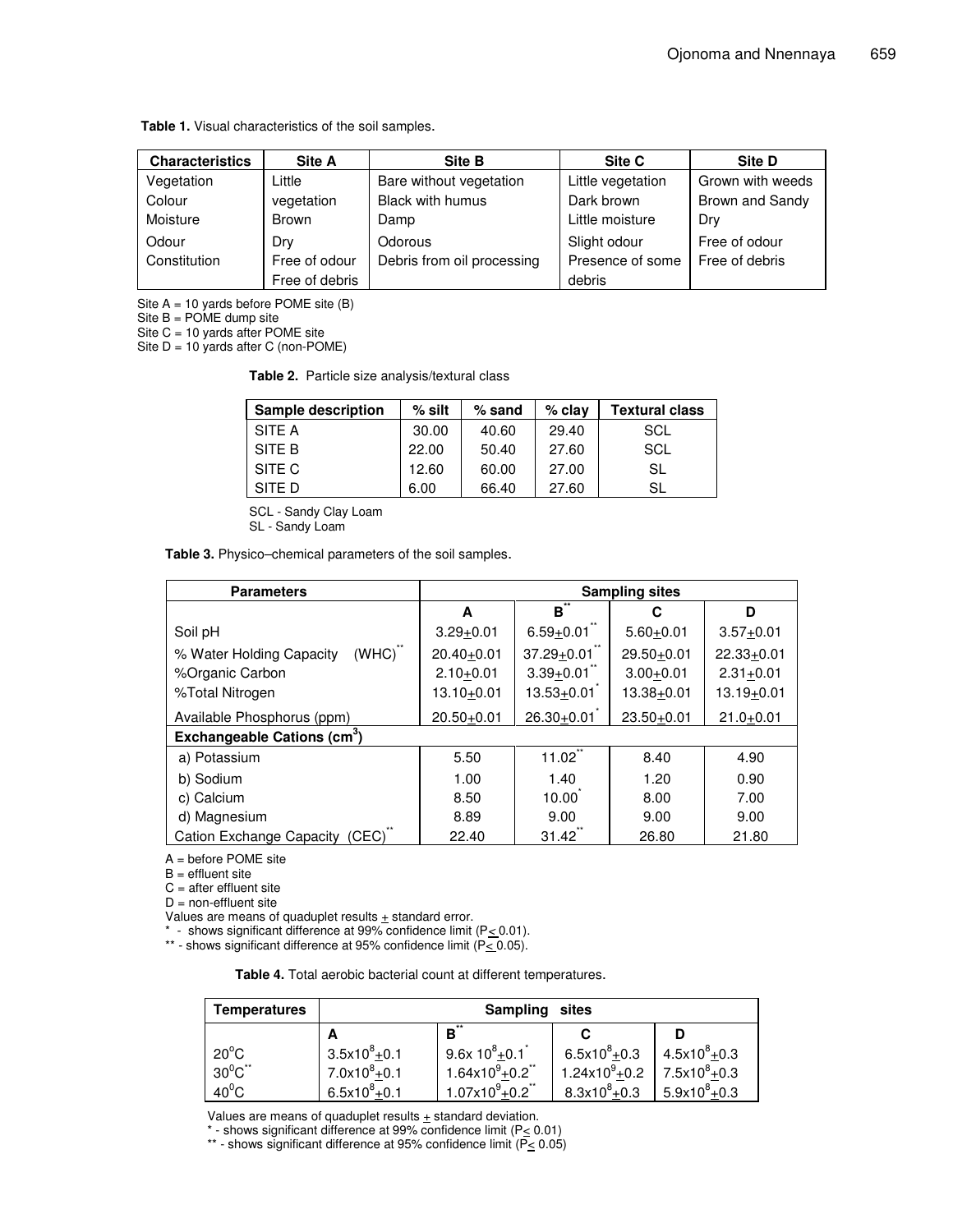ground were killed and suppressed and took about 2 - 3 months to regenerate (Huan, 1987). Some of those earlier views have however, been modified as POME has been known to be non-toxic and bio-degradable (Hemming, 1977; Bek-Nielsen et al., 1999).

## **Physico-chemical parameters**

## **Soil pH and textural class**

It has been reported that when raw POME is discharged the pH is acidic (Hemming, 1977) but seems to gradually increase to alkaline as biodegradation takes place. In this study however, the non-POME soil (control) as can be seen in Table 3 is acidic ( $pH = 3.57$ ) and supported plant growth the POME soil was near basic ( $pH = 6.59$ ) and did not support any evident plant growth. In terms of pH therefore, the POME soil was significantly different (P< 0.05) from the non-POME. Many of the soils of the world are affected by excess acidity, a problem exacerbated by heavy fertilization with certain nutrients and by acid rain (Paul and Clarke, 1989). pH is said to increase with increasing soil depth (Skyllberg, 1993). The sample was taken from about 0-15cm depth of the soil, which contained already degrading POME and the dumping of POME was continuous, which may have been responsible for the pH of 6.59 as seen in Table 3.

Soil acidity (pH) is one of the principal factors affecting nutrient availability to plants. Therefore, the availability of plant nutrients in soils is affected by the soils' pH. The major nutrients (nitrogen, potassium and phosphorus) cannot effectively promote high crop yields if the soil pH is not correct. At pH values less than approximately 5.5, toxic levels of these elements may be present in the soil. Soils have a near-neutral pH (unless the soil is used to growing acid loving crops). The non-POME soil studied in this research was at variance with this norm but reasons for this could not be easily ascertained apart from nature. Most crops grow at a pH between 6.5 and 7.5 (Hajek et. al, 1990).

The textural class of the site before the POME soil and the POME soil was sandy clay loam (SCL) as can be seen in Table 2 while that after the POME and the non-POME soil was sandy loam (SL) (Table 2) which was expected because of the proximity of the sites to each other. The different textural classes may also be explained by the higher organic matter content (Tables 1 and 3). Major factors are the water, unrecovered oil and cellulose fruit debris (higher organic matter) of the POME soil when compared to the non-POME, which was probably why the POME soil retained more water (Bek-Nielsen et al., 1999). The absence of vegetation was not surprising since the POME soil's ability to retain water could cause clogging of soil pores and hence water

logging of the soil (Chan et al., 1980). Excess water in soil restricts micro–organisms and their activities by preventing oxygen movement into and through the soil in

sufficient quantity to meet the oxygen demand of the organisms (Paul and Clarke, 1989).

### **Water holding capacity, org. carbon and total nitrogen**

It was observed that the water holding capacity, organic carbon and total nitrogen for all the sites were signifycantly different ( $P < 0.05$ ) from each other for all the samples with water holding capacity of the soil samples being the most significantly different  $(P < 0.05)$ . The POME site was the most statistically significant site ( $P\leq$ 0.05) for the 3 parameters followed by the site immediately after, the non-POME and then the site before. The reason for this was not far-fetched as Site B was the POME site and so, was the most altered when compared to the control (non-POME). The organic carbon content in the POME soil (3.39%) was significantly higher than the non-POME soil (2.31%) ( $P \le 0.05$ ) while total nitrogen of POME soil was significantly higher (13.53%) than the value for the non-POME  $(13.19%)$  at P < 0.01.

The organic matter of a soil is usually determined and reported as a measure of the organic carbon concentration in the soil as reported by Nelson and Sommers (1982). Organic matter content strongly affects the soil fertility by increasing the availability of plant nutrients, improving the soil structure and the water holding capacity and also acting as an accumulation phase for toxic, heavy metals in the soil environment (Deiana et al., 1990). For this reason, the recycling of organic wastes through their application to the soil can be an important promising practice for agricultural activities.

The organic carbon and total nitrogen contents of the POME and non-POME samples (Table 3) showed a significant difference (P  $\leq$  0.05) while there was no statistical difference between the non-POME site and the site before the POME site as their values are very close; 2.31 and 2.01. The higher organic carbon and increased nitrogen content observed in the POME soil in this study correlate with the findings of Wood (1977), Huan (1987), Dolmat et al. (1987) and Acea and Carballas (1996). The higher organic carbon value for the POME soil can be related to the constituents of raw and untreated POME. It is possible that a slow decomposition of organic matter in POME under water-saturated conditions, particularly when mean soil temperatures are low (Batjes, 1996) contributed significantly to the higher organic carbon of the POME soil. **STOP** 

## **Exchangeable cations and cation exchange capacity**

According to Rhoades (1982), cation exchange capacity (CEC) usually expressed in milliequivalents/100 grams of soil, is a measure of the quantity of readily exchangeable cations neutralizing negative charges in the soil. The CEC values observed in this study when considered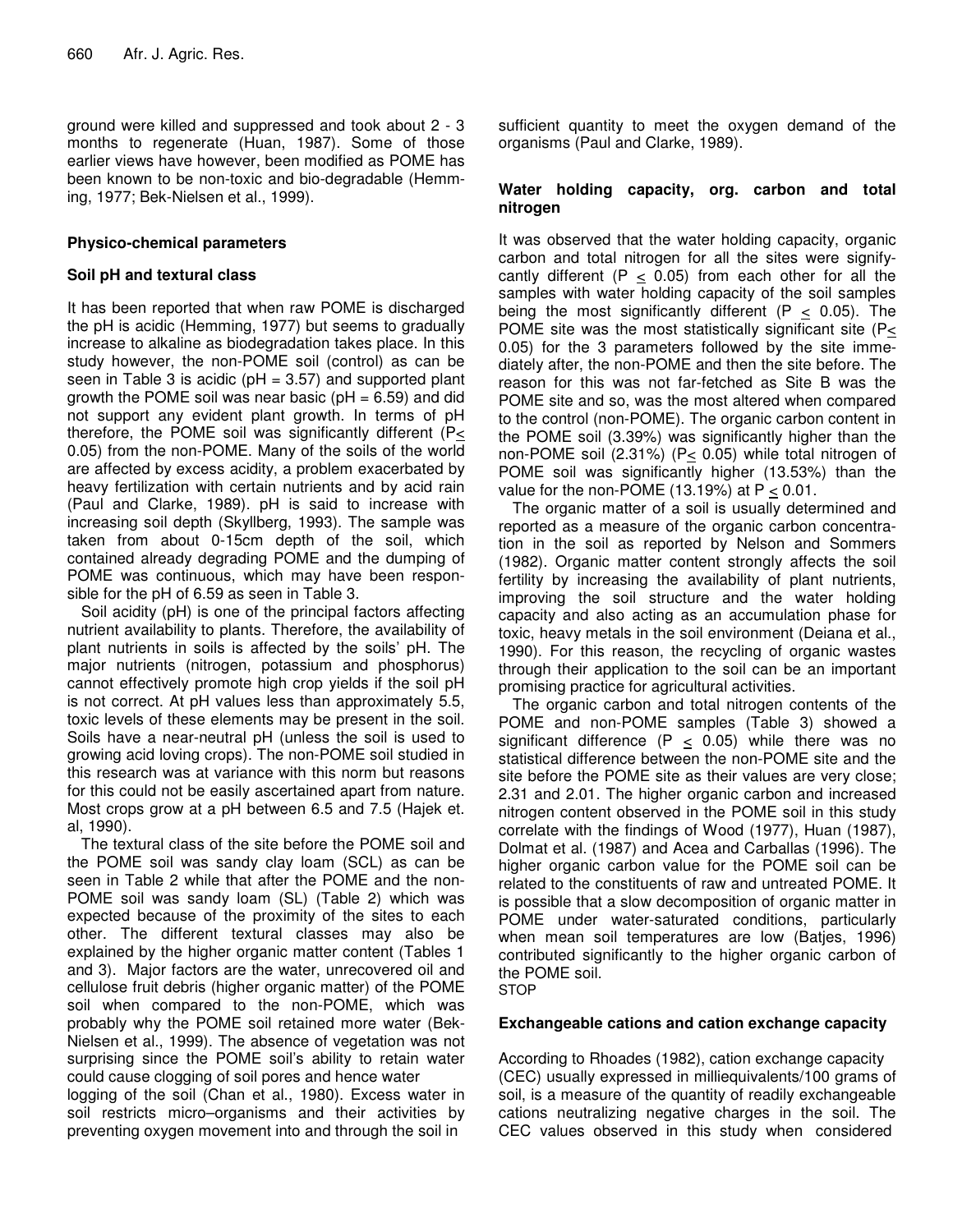along with the exchangeable cations was significantly higher (P< 0.05) in the POME than the non-POME soil. In a similar study (Oviasogie and Aghimien, 2002), the results showed an overall increase in the CEC of POME soils especially at the area close to the source of the POME and agree with the observation in this study. The results showed enrichment of the soils in phosphorus, nitrogen, calcium, magnesium, sodium and potassium due to the application of POME. The increase in CEC could be attributed to the increase in the pH dependent charge as well as the addition of organic matter from the effluent as observed by Huan, (1987). Lim and P'ng (1983) also recorded increase in pH, potassium, calcium, magnesium and organic matter content with the application of POME to soil.

## **Available phosphorus**

The POME soil was observed to be richer in phosphorus than the non-POME soil. In fact, there was a significant difference  $(P < 0.01)$  in phosphorus values of the POMEtreated soil over that of non-POME as can be seen in Table 3. This agrees with the findings of Wood (1977) and Huan (1987). There is good evidence that suggests that phosphorus is the dominant element controlling carbon and nitrogen immobilization (Paul and Clarke, 1989). The increase in the available phosphorus in the POME soil suggested a possibly high absorption in the soil or a possible precipitation of phosphate (Huan, 1987). This may be due to the gradual biodegradation of POME, which leads to a delayed effect on the soil.

## **Total aerobic bioload**

The total aerobic bacterial bio-load of the POME and non-POME soils were significantly different ( $P < 0.05$ ) at all the temperatures and in all the soil sites sampled. A combination of the two factors (sites and temperature) also showed a significant difference at 95% confidence limit. There was a significant difference between the bioload of the site before the POME soil and that immediately after (P  $\leq$  0.05). In terms of temperature, 30<sup>0</sup>C had the highest average microbial bioload (1.64 x 10 $^9$  ± 0.2), which implies that in this study, it was the most favourable temperature for the proliferation of the bacterial flora  $(P > 0.05)$ . There was no statistical differrence between site before the POME soil and the non-POME soil. However, the bacterial bioload of the POME soil was significantly higher than that of the non-POME soil (P  $\leq$  0.05) and may be attributed to higher organic matter in the POME and a more favourable pH.

Untreated POME contains high concentrations of free fatty acids, starches, proteins and plant tissues (Bek-Nielsen et al., 1999) and also non-toxic (Ma and Ong, 1982; Ngan et al., 1996). Organic matter plays an important role in soil productivity and the solids in raw POME are good sources of organic matter as observed in this

work (Chan et al., 1980). Numerous organisms invade and grow in POME breaking down complicated molecules into simple ones. The high organic matter in palm oil effluent, which has been shown to be higher than control soil samples in previous research work (Wood, 1977), may have a major role in the proliferation of aerobic micro – organisms.

## **Conclusion**

From the data generated in this study, it is obvious that the physico-chemical properties of soil at the POME dump site were altered. Since POME has been shown to be acidic in nature, it is advisable that it undergoes some form of treatment or decomposition before application as manure or on land taking into cognizance the physicochemical properties of the land in that particular environment. With that, it may be possible to avoid the initial harsh effects of POME on soil meant for agriculture. The state of the soil in that environment will determine the best treatment for the effluent to be dumped on it. It is concluded that proper use and safe disposal of POME in the land environment could lead to improved soil fertility. Environmental pollution considerations in small-scale palm oil milling need better attention as this industrial segment assumes greater importance.

## **ACKNOWLEDGEMENT**

The authors wish to sincerely thank Kogi State University for the facilities used in the course of this research work.

#### **REFERENCES**

- Acea MJ, Carballas T (1996). Microbial response to organic amendments in a forest soil. Bioresource Technol. 57: 193-199.
- Agbenin JO (1995). Laboratory manual for Soil and Plant Analysis (Selected methods and data analysis). Faculty of Agriculture/Institute of Agricultural Research, A.B.U. Zaria: 7-71.
- Agi FI (1980). Oil palm improvement in Igalaland In: B. Dawtrey (ed.) Elaeis: A journal of Igalaland, 2 (2): 8-11.
- Ahmad A, Ismail S, Bhatia S (2003). Water recycling from palm oil mill effluent (POME) using membrane technology. Desalination, 157:87- 95.
- Batjes NH (1996). Total carbon and nitrogen in the soils of the world. European J. of Soil Sci. 47 (2): 151-163.
- Bek-Nielsen C, Singh G, Toh TS (1999). Bioremediation of palm oil mill effluent. In: Proceedings Porim International Palm Oil Congress 16<sup>th</sup> February 1999, Kuala Lumpur, Malaysia.
- Bouyoucous CJ (1951). A recalibration of the hydrometer mechanical analysis of soil. Agron. J*.* 43: 434 – 438.
- Brady, N.C. and Weil, R.R. (1990). The Nature and Properties of Soil 12<sup>th</sup> edition. Prentice-Hall Inc. p.363.
- Bremner JM, Mulvaney CS (1982). Total nitrogen In: C.A. Black. (ed.) Methods of Soil Analysis, Part 2, Agronomy 9*.* American Society of Agronomy Inc. Madison, Wisconsin: pp.1149-1178.
- Chan KW, Watson I, Lim KC (1980). Use of oil palm waste material for increased production. Paper presented at the Conference on Soil Science and Agricultural development in Malaysia, Kuala Lumpur, Malaysia.
- Clark FE (1965). Agar-plate method for total microbial count. In: C.A. Black (ed.) Methods of Soil Analysis, Part 2, Agronomy 9. American